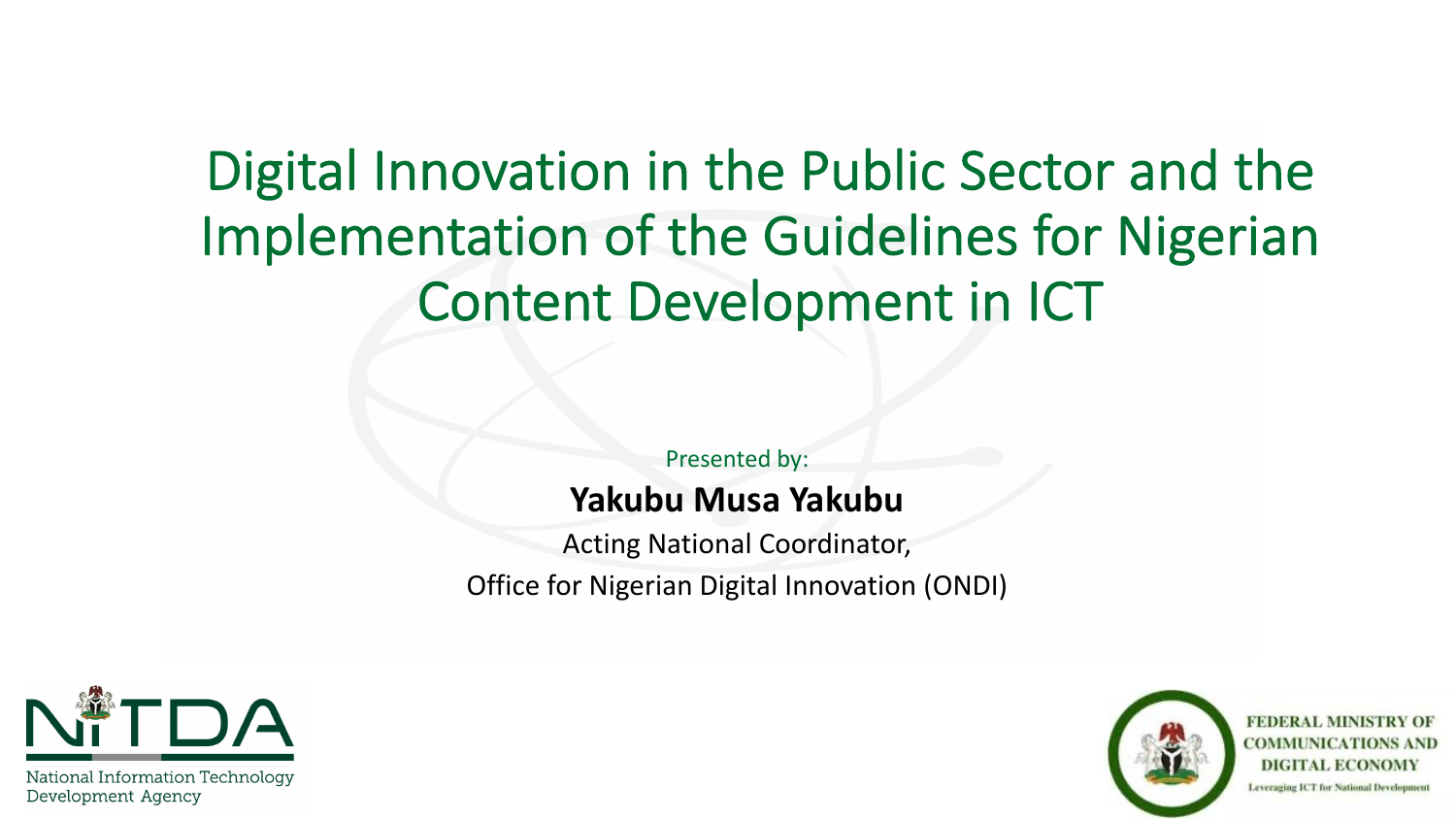### **Outline**

□ Background

□ Executive Order 003

D Executive Order 005

□ Guidelines for Nigerian Content Development

Q Conclusion



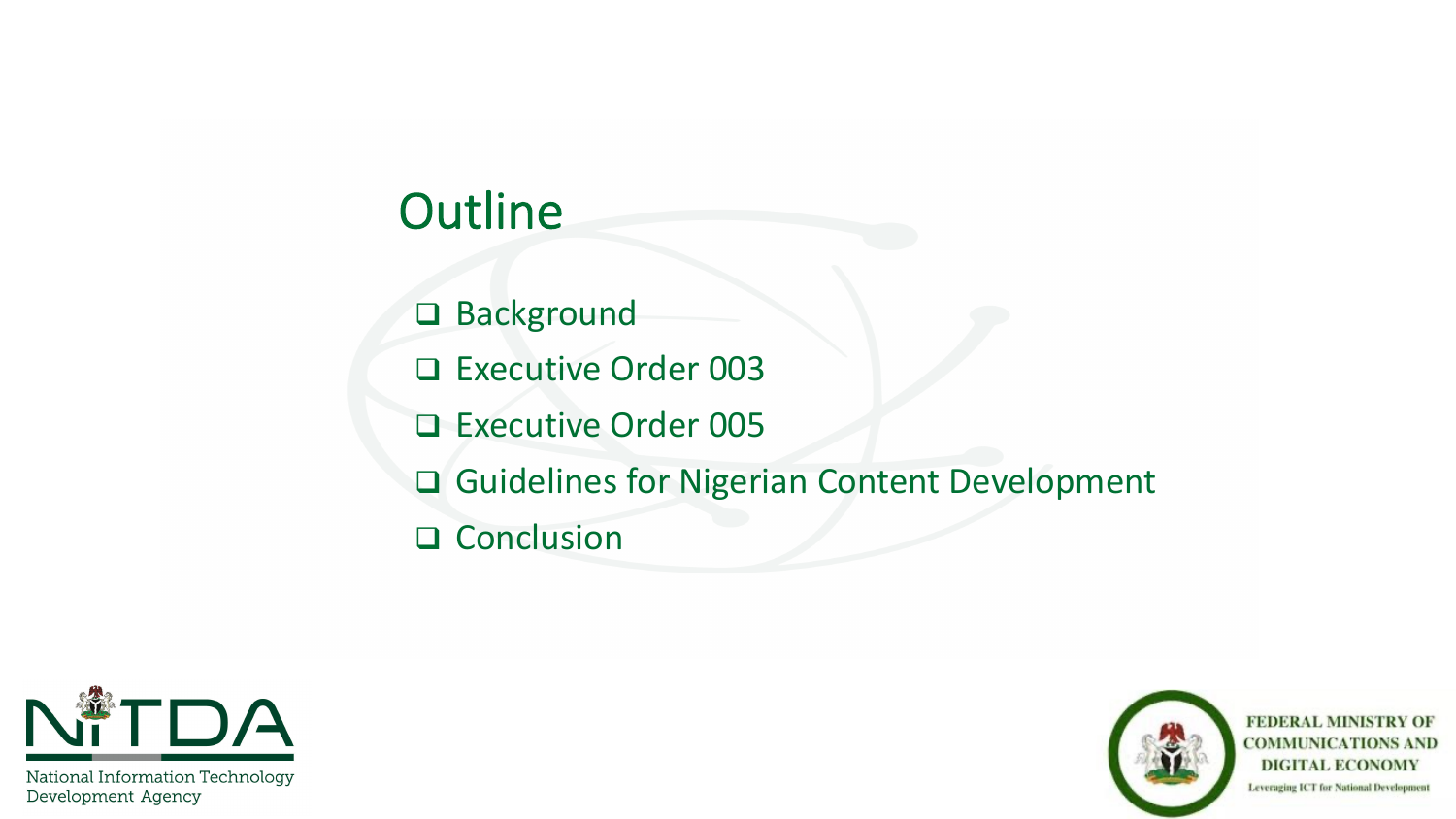

<sup>q</sup> Circular No. **SGF.6/S.12/C.2/II/788** issued on **17th July, 2012** by the Secretary to the Government of the Federation (SGF) titled; **"Guidelines for the Purchase of Locally Assembled** 

## **Computers"**



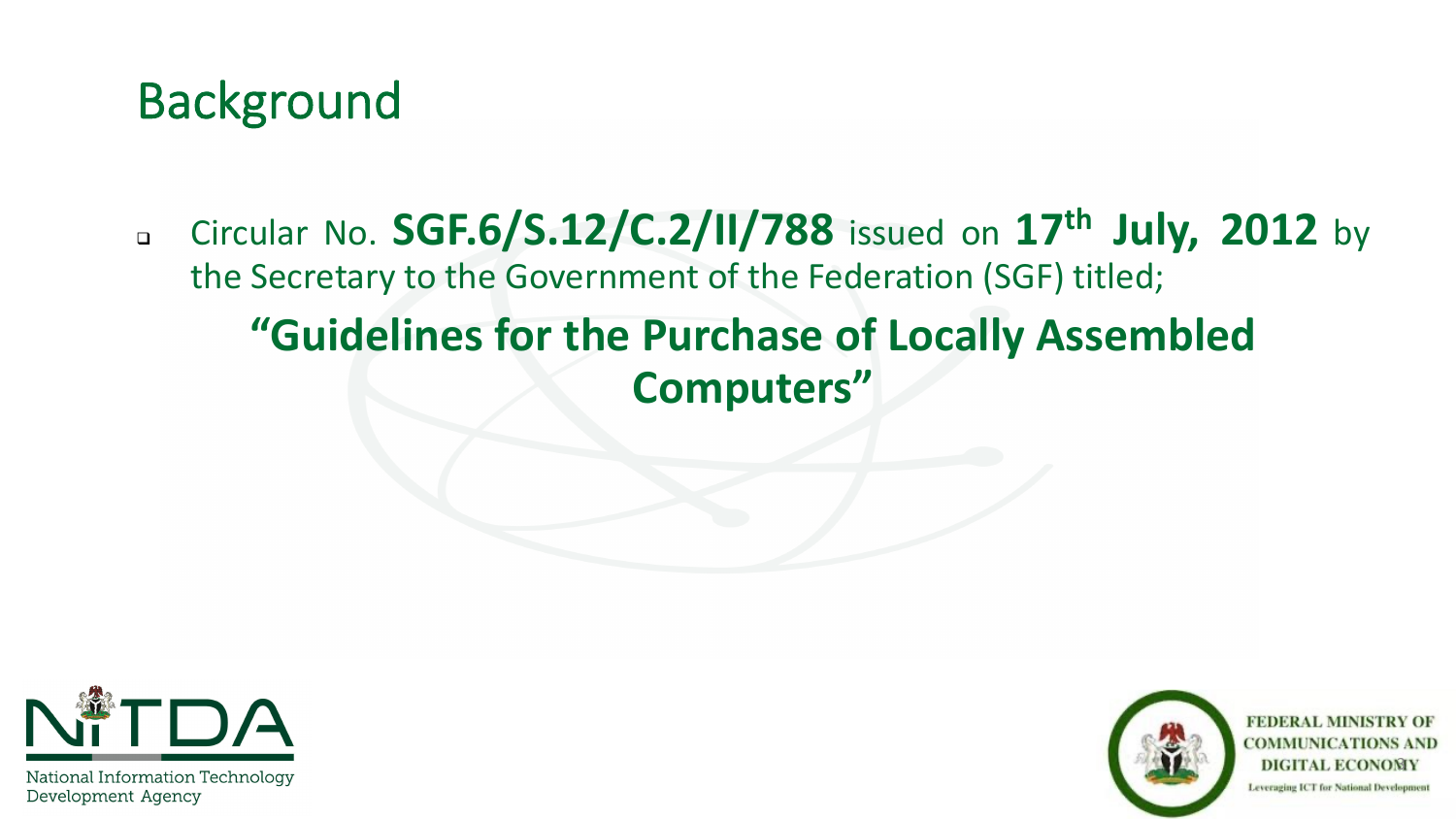## Presidential Executive Order 003, May 2017

Support for Local Content in Public Procurements by Ministries, Departments and Agencies (MDAs) of the Federal Government of Nigeria

- □ Preference to indigenous goods and services in government procurements.
- □ Solicitation documents must indicate preference for indigenous companies.
- $\Box$  Provision of verifiable statements on local content of goods and services by indigenous companies.
- □ Local sourcing of at least 40% of ICT procurement spend in all MDAs.



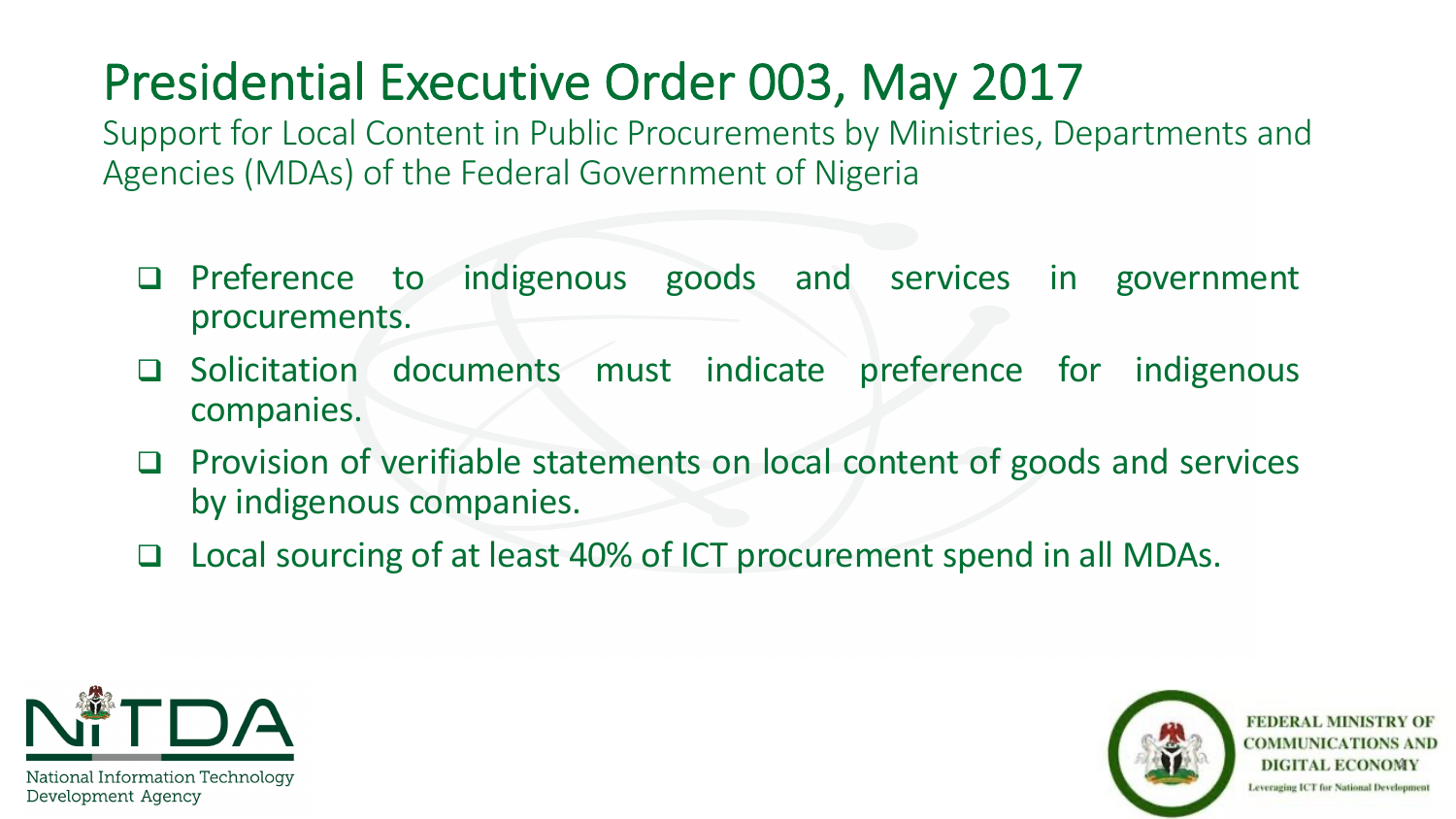# Presidential Executive Order 005, February 2018

For Planning and Execution of Projects, Promotion of Nigerian Content in Contracts and Science, Engineering and Technology

- □ National Economic Development through patronage of Made-in-Nigeria goods and services.
- $\Box$  Promotes partnerships to develop indigenous capacities where expertise is lacking.
- $\Box$  Adoption of local technologies that meet set standards to replace foreign technologies.
- $\Box$  Joint venture consultancy services related to ICT to be led by Nigerian firms.
- □ All procuring entities to comply with PPA 2007 in preference to Nigerian companies and firms



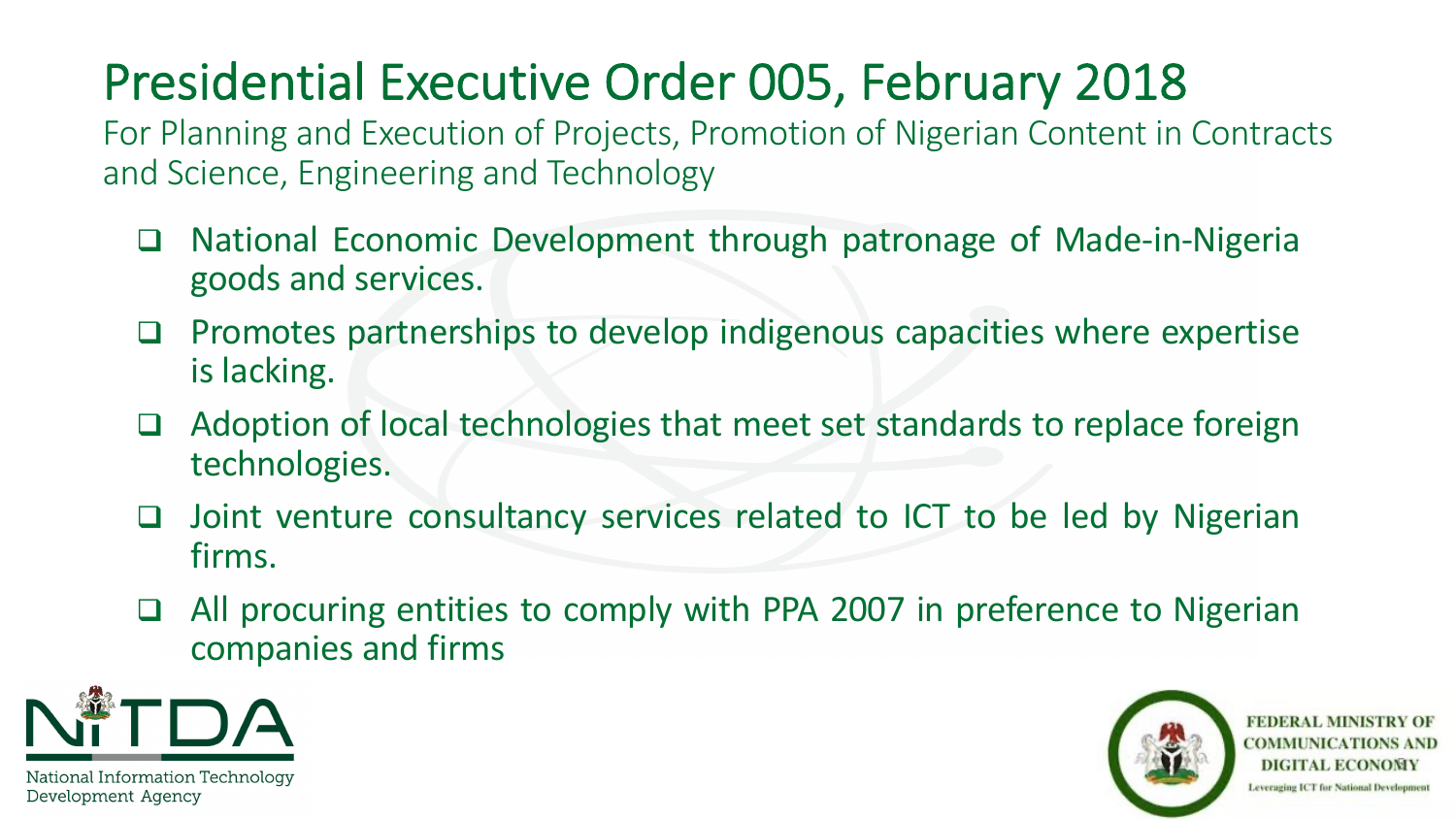### Guidelines for Nigerian Content Development in ICT

- □ First issued in 2013 in line with section 6(b) of NITDA Act 2007.
- □ Updated in August 2019 to align with the Presidential Executive Orders 003 & 005.
- □ Consolidates Government's efforts to drive development of Nigerian content capacity in ICT.
- $\Box$  Mandates patronage of identified indigenous capacities by the Federal Public Service within given frameworks.
- $\Box$  Currently administered by the Office for Nigerian Digital Innovation (ONDI)



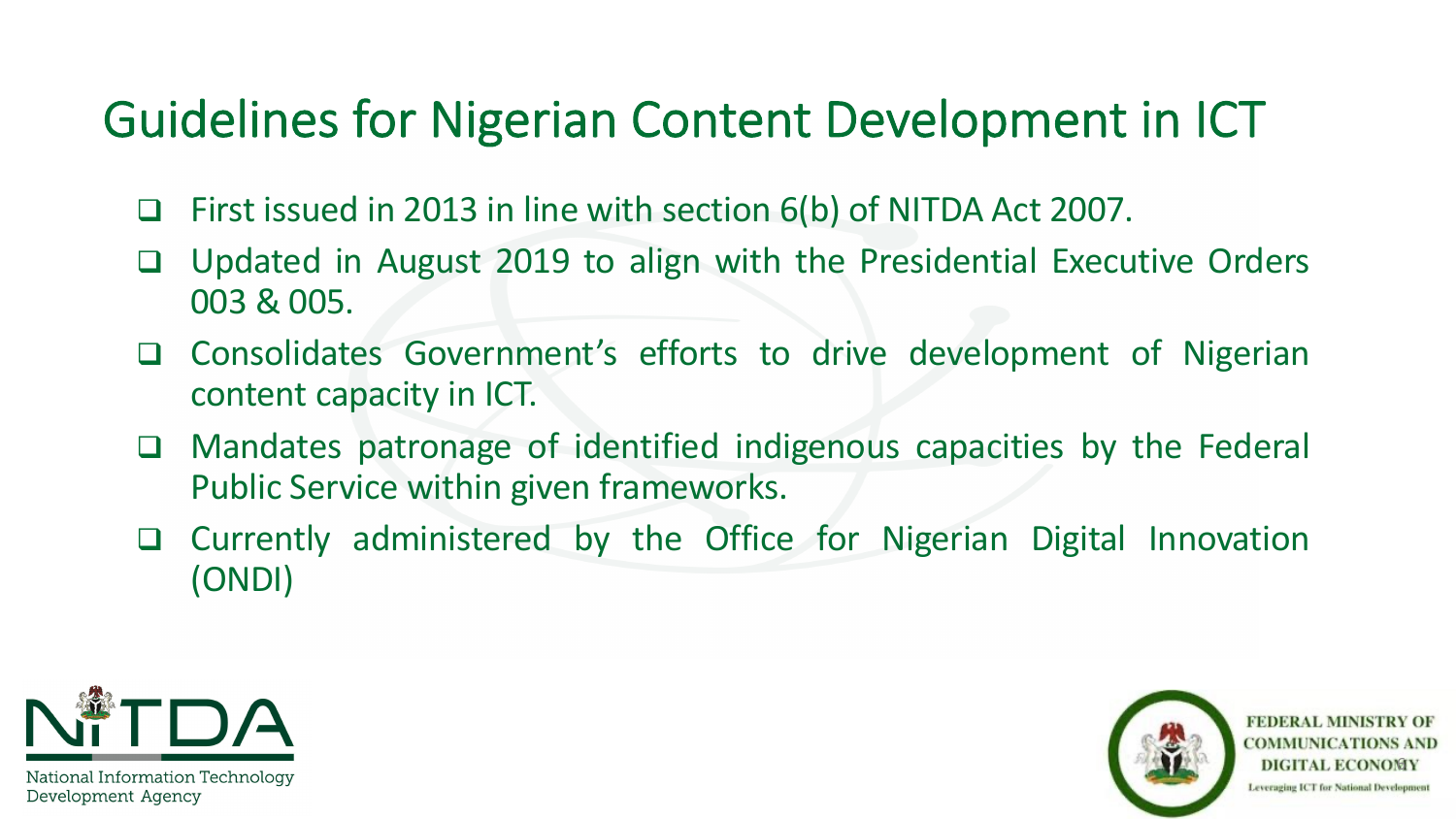### Objectives of the Guidelines

- $\Box$  Enable meaningful contribution of the local ICT industry to achievement of National development plans, initiatives and targets.
- q Stimulate and increase the development, production, sales and consumption of high quality ICT products and services developed by indigenous companies.
- $\Box$  Provide framework for compliance with Presidential EOs 003 and 005.
- $\Box$  Expedite capacity building efforts and equip Nigerians to actively participate in the local ICT industry.
	- Recommendations on local content framework for the regulation and legislation on creation, distribution and use of ICT in Nigeria.
- □ Provide and enable opportunities for indigenous ICT companies to improve capacities in providing relevant products and services.



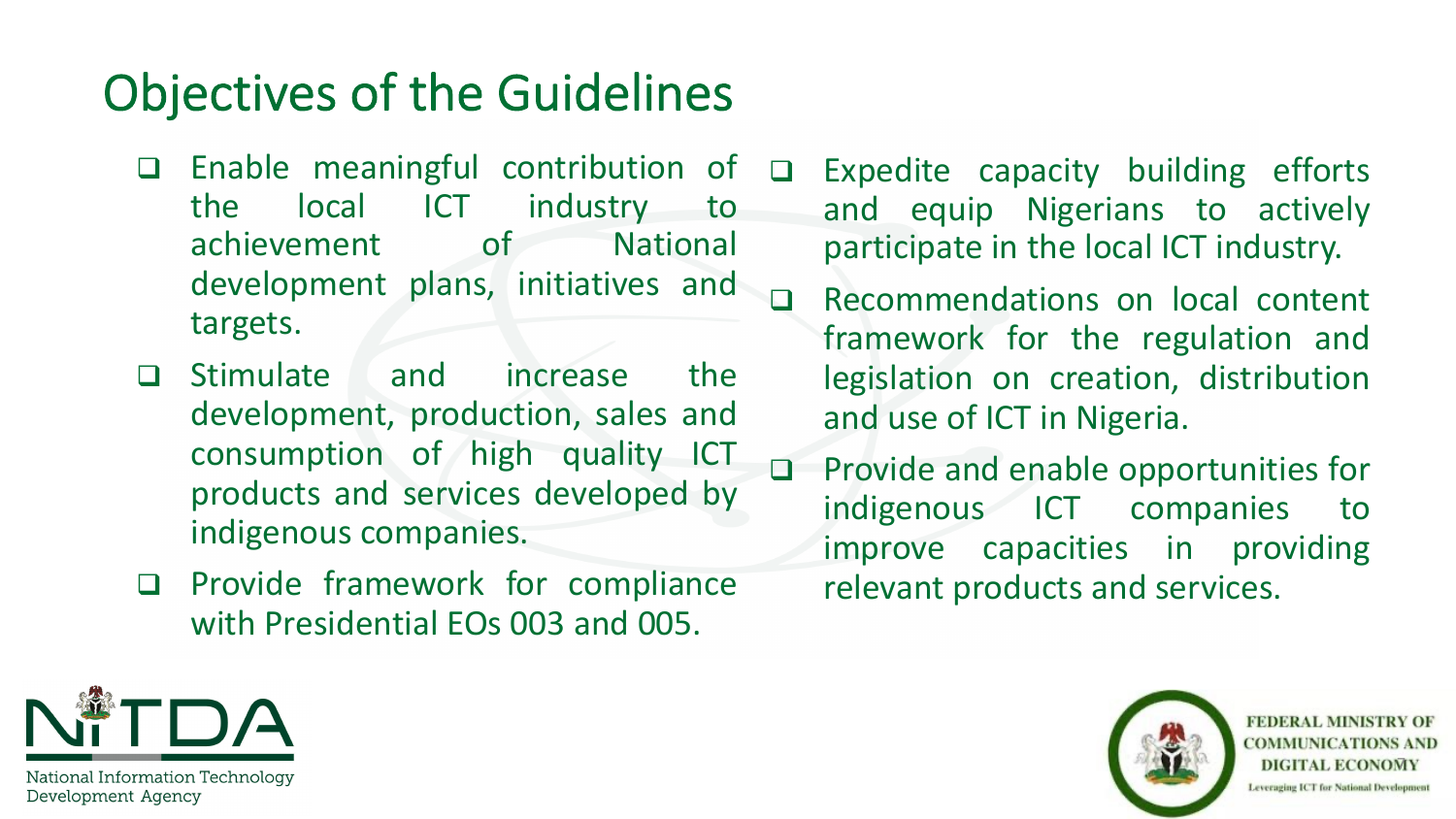#### Guidelines for Development of Indigenous ICT Devices

- $\Box$  Procure 40% computer hardware and  $\Box$ associated devices only from NITDA approved ODMs or OEMs.
- $\Box$  Procured devices to have soft and hard keyboards supporting Nigerian languages and the Naira sign  $(\forall)$ .
- $\Box$  Preference to companies with existing support facilities and functional service stations.
- $\Box$  Support and maintenance costs must be included in Bill of Quantities (BoQ)/Bill of Materials (BOM) for all ICT deployments by MDAs.
- All IT projects must be turnkey deployments where practicable, and not mere components supply.
- □ Solicitation documents to categorically state that preference is to be granted to indigenous NITDA certified ODMs or OEMs.



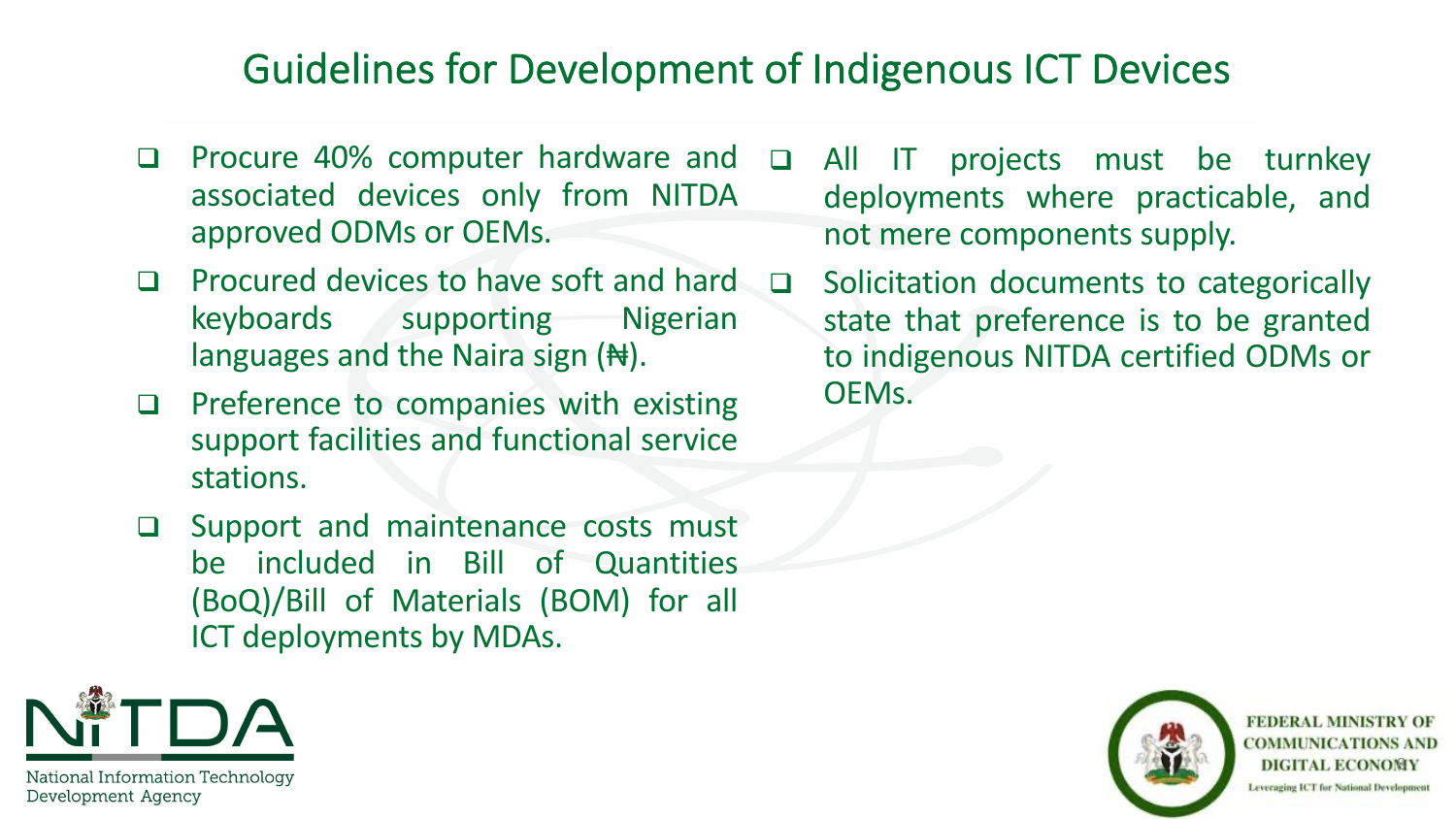#### Guidelines for Indigenous Software Development & Software Enabled Products and Services

- **Q** Locally source all software and software enabled products and services with indigenous capacity to design, develop, compile, test, troubleshoot, launch, maintain and improve.
- **Q** Software procurement only from indigenous software development companies; Nigerian companies to provide installation and support where local capacities are unavailable.
- □ Time allowances for debugging and maturation of procured local software as part of the SDLC
- □ Urgency for deployment of software or requirement of complexity invalid reasons for non-purchase of indigenous software.
- q All software solution projects must be considered as turnkey and not mere supply of software licenses.
- □ Risk-based due diligence to identify and prevent actual and potential adverse impacts from software usage, including risks from technical dependencies on foreign developed software.

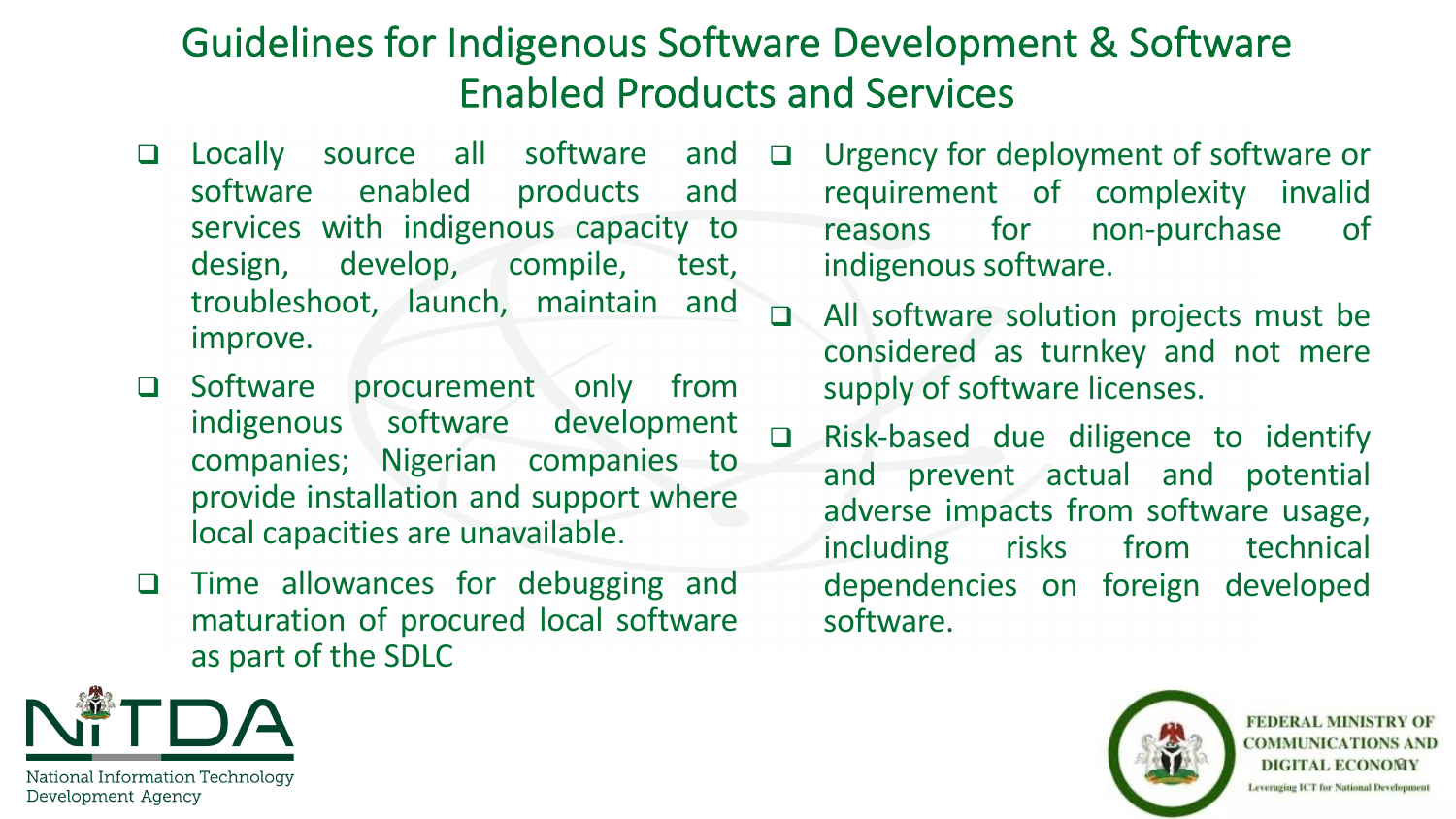#### Guidelines for Indigenous Software Development & Software Enabled Products and Services – Cont'd

- □ Compel software development firms or indigenous companies to design, develop and deploy software in line with the Standards for Data Interoperability issued by NITDA.
- Q No indigenous firm must be disqualified from contract award on the basis of determination of demonstrable lack of year of incorporation; but on qualification, competence and experience of the company and its management in the execution of similar contract.
- □ Ensure all software development projects valued at five billion Naira (₦5b) or below are;
	- procured solely from indigenous software development companies or;
	- where capacity is lacking as verified by NITDA, such projects may be executed in joint venture with non-indigenous firm, with participation of local firm and use of local resources in the project and shall lead the project.
- $\triangleright$  Indigenous partners in joint venture shall be entitled to not less than 40% of total value of project.



**FEDERAL MINISTRY OF COMMUNICATIONS AND DIGITAL ECONOMY** Leveraging ICT for National Development

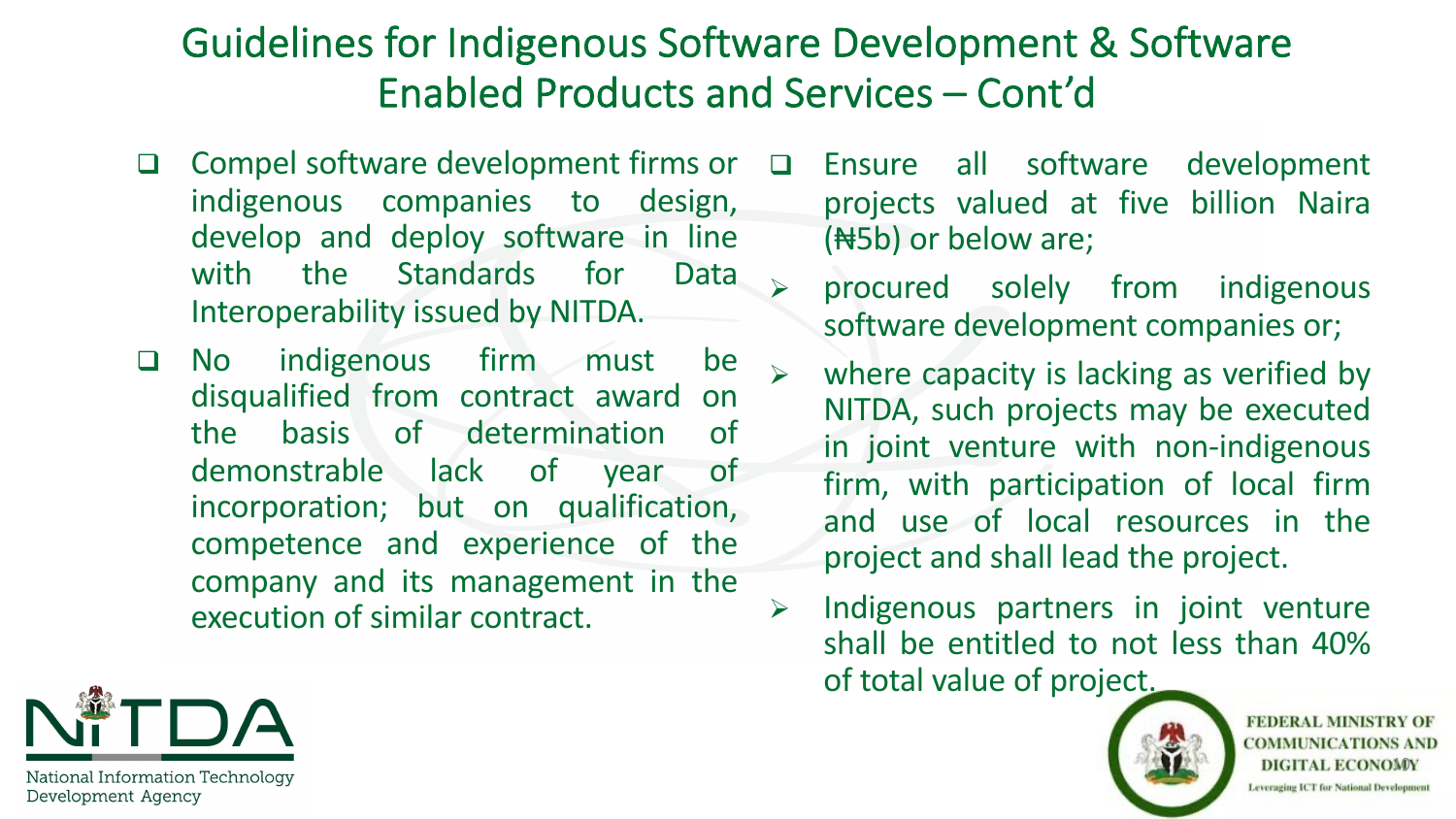### Guidelines for Indigenous Software Development & Software Enabled Products and Services – Cont'd

- $\triangleright$  for procured foreign software, support, implementation, capacity development and training must be conducted with local partners in Nigeria that must be indigenous companies and entitled to at least 40% of the gross charges for the services.
- $\triangleright$  Software procurements in excess of five billion Naira (₦5b) requires express approval of NITDA with justification and proof of inability to secure local capacity or alternative products.
- q Detailed functional and nonfunctional specification for software reequirements must be provided
- Procurement of bespoke enterprise software from non-indigenous developers is prohibited for;
- Enterprise Resource Planning (ERP);
- Ø Human Resource Management (HRM);
- Ø Enterprise Internet/Intranet/Extranet Portals;
- **▶ Education Content School Management** Systems
- $\triangleright$  Learning Management and/or Learning Content Management Systems
- $\triangleright$  Training Systems
- Ø e-Commerce Systems



**FEDERAL MINISTRY OF COMMUNICATIONS AND** DIGITAL ECONOMY Leveraging ICT for National Development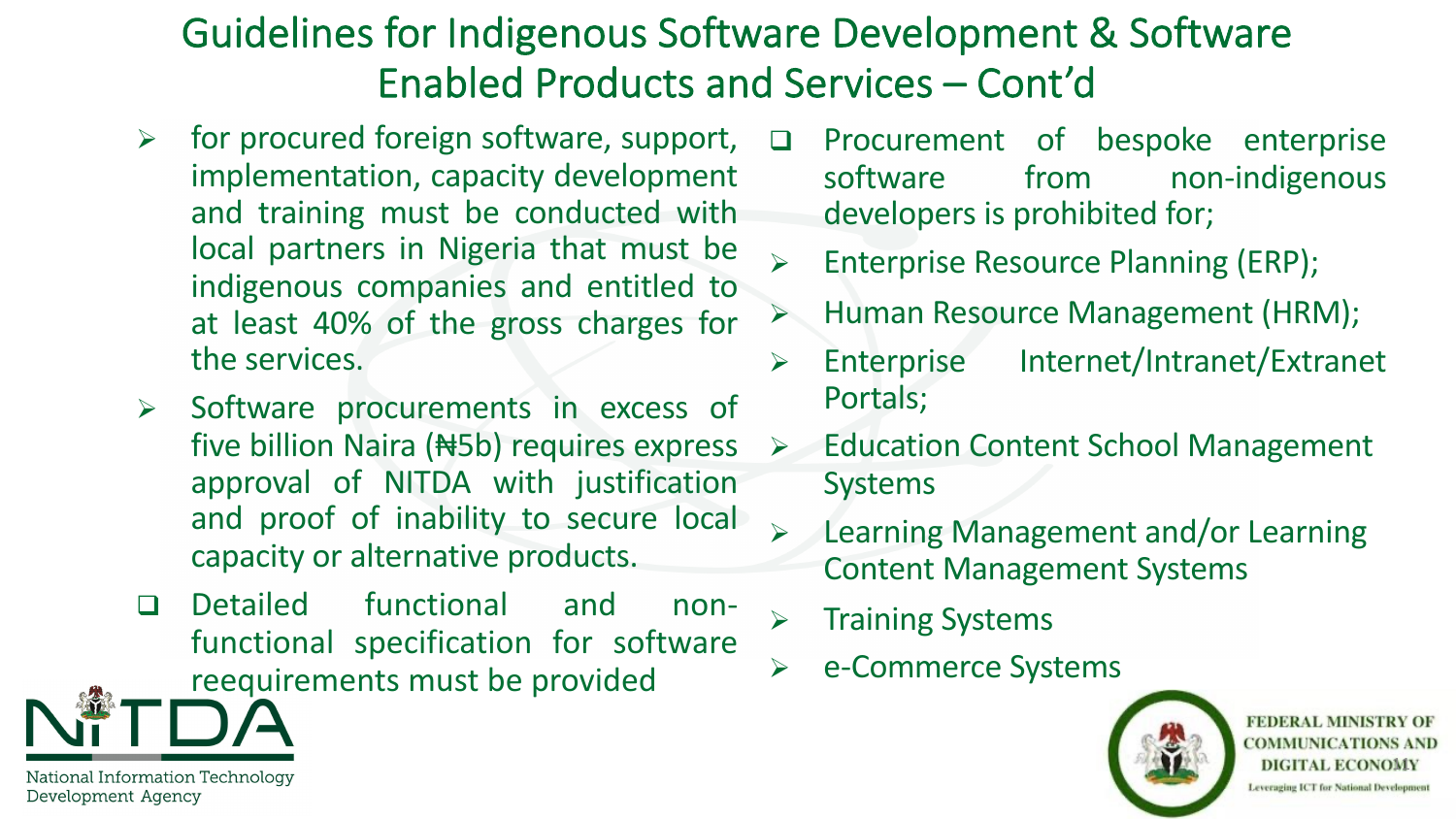#### Guidelines for Indigenous Software Development & Software Enabled Products and Services – Cont'd

- $\triangleright$  Payment systems;
- $\triangleright$  Invoicing and Accounting Systems.
- □ Solicitation documents to categorically state that preference is to be granted to indigenous software development firms.



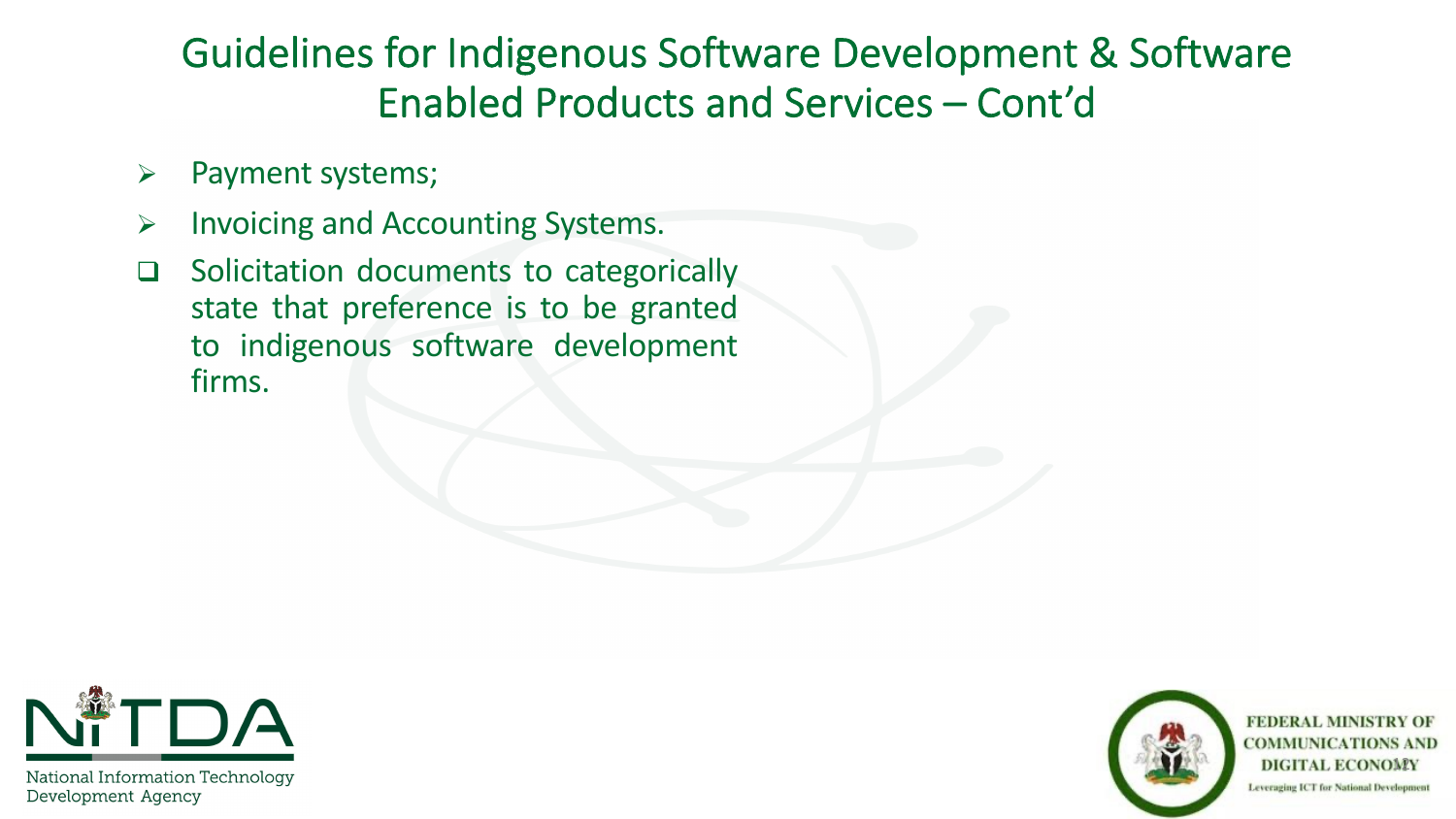#### Guidelines for Networking Services

- $\Box$  Local hosting of government websites and under a registered .gov.ng domain.
- **Q** Network and Internet services to be sourced from licensed indigenous service providers.
- q All routes of network traffic between communication points must be known and monitored routinely.
- $\Box$  Maintain security and audit protocols for all services being rendered to citizens, corporations and Government.

#### Guidelines for Data and Information Management

- $\Box$  Promote as mandatory the presence of system logs and other computer data logging technologies to aid in the effective troubleshooting and forensic investigation of events in Government systems.
- $\Box$  Be responsible for ensuring that reasonable care is taken to adequately secure the sovereign data that is created, transferred and stored in digital formats.
- $\Box$  Ensure that all sovereign data is hosted locally on servers within Nigeria.



**FEDERAL MINISTRY OF COMMUNICATIONS AND DIGITAL ECONOMY** Leveraging ICT for National Development